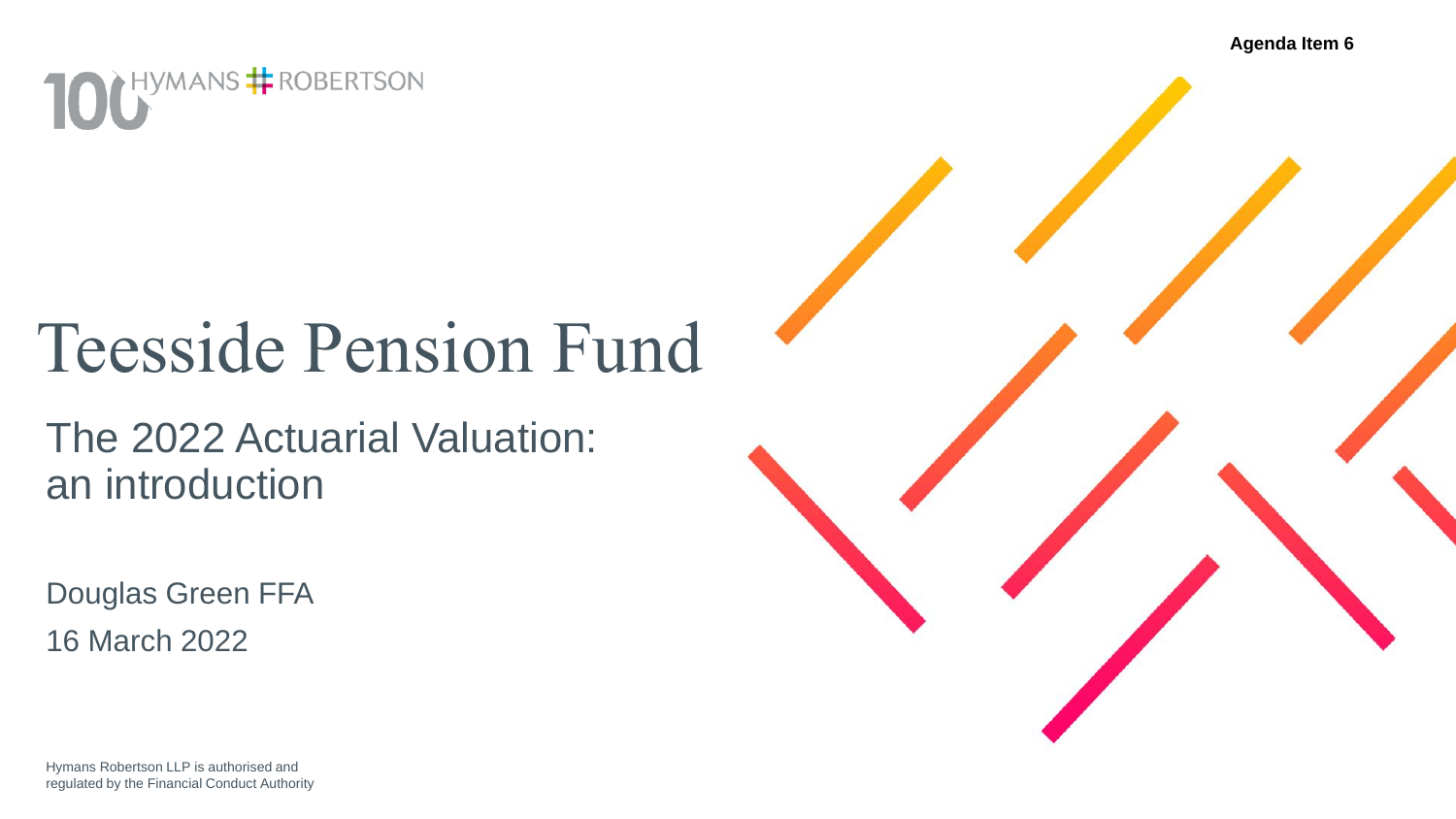## Agenda



Background to the actuarial valuation



Key valuation decisions and outcomes



Outlook for the 2022 valuation



Valuation timetable



**Douglas Green** Fund Actuary



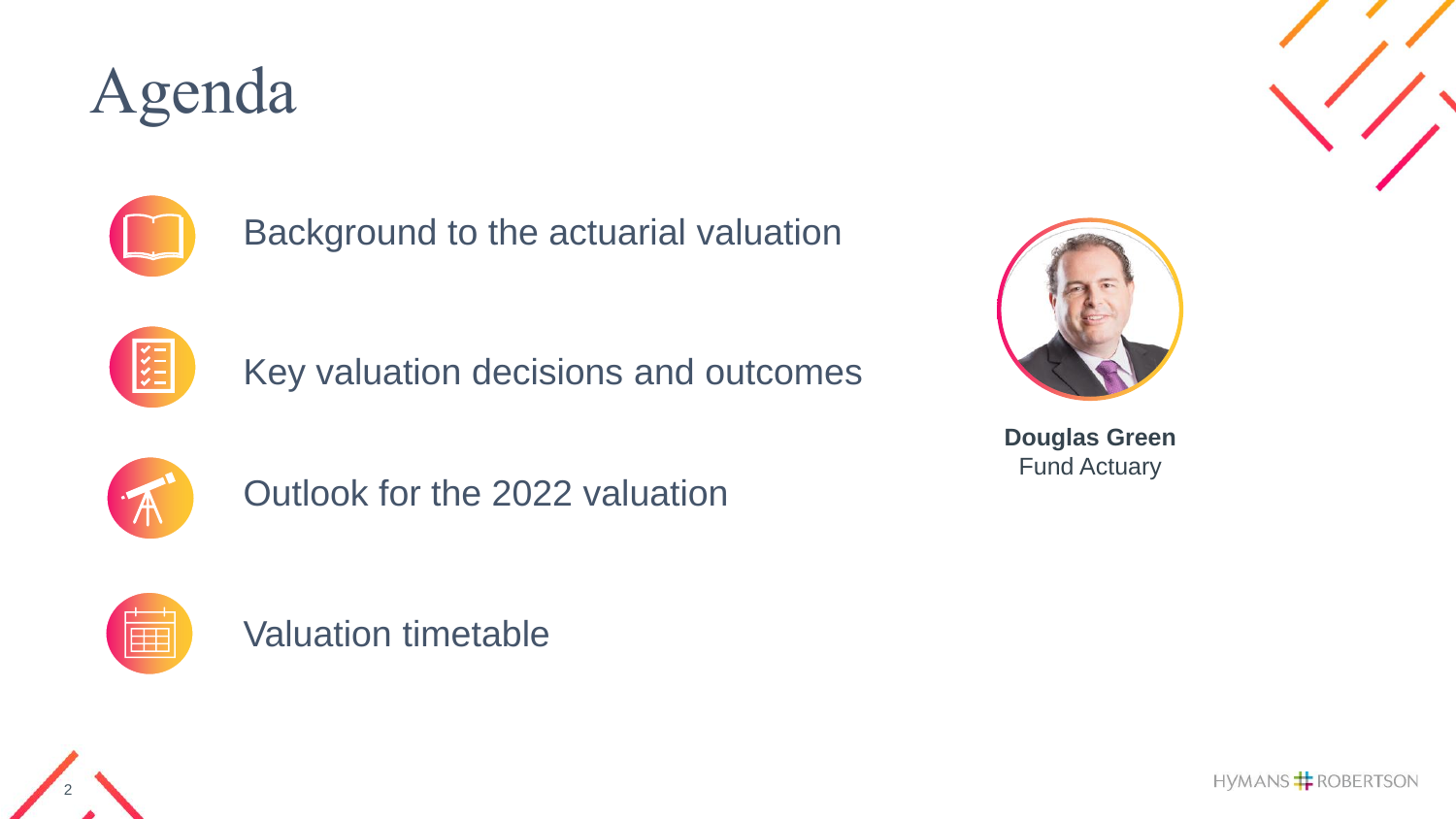### Background to the actuarial valuation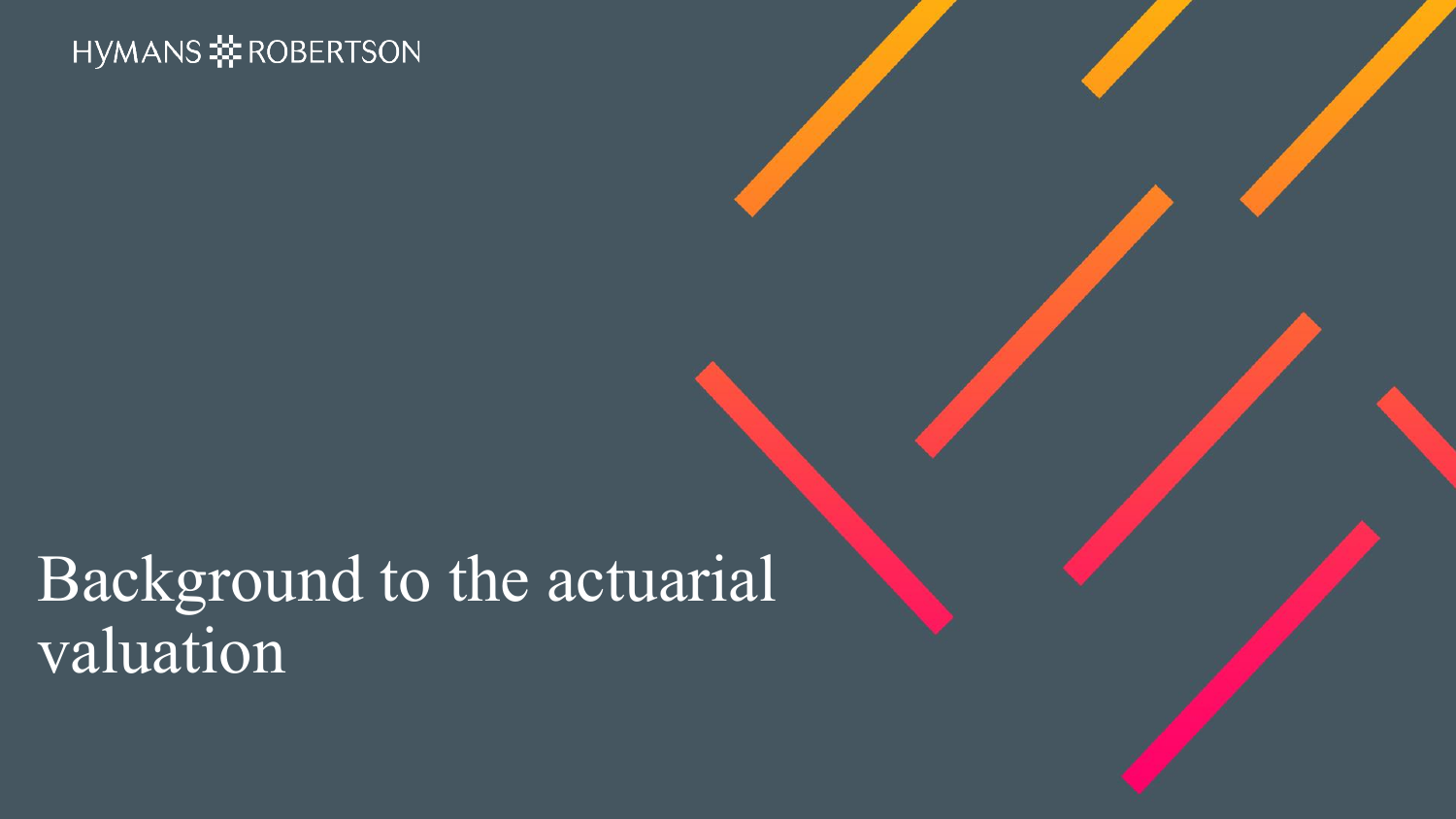### How the Fund works





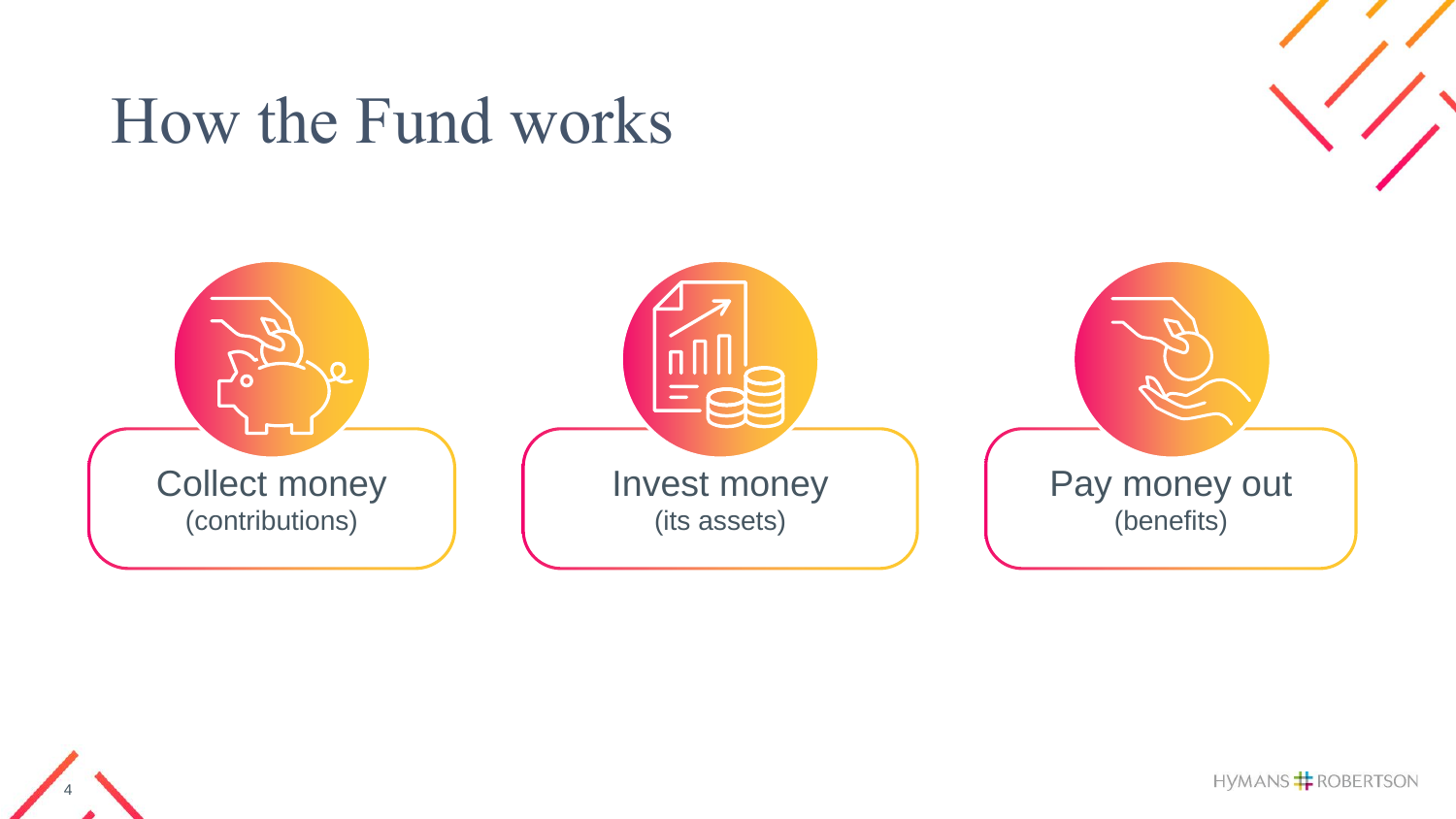

**Overriding goal of the valuation is to make sure there is enough money to pay the benefits**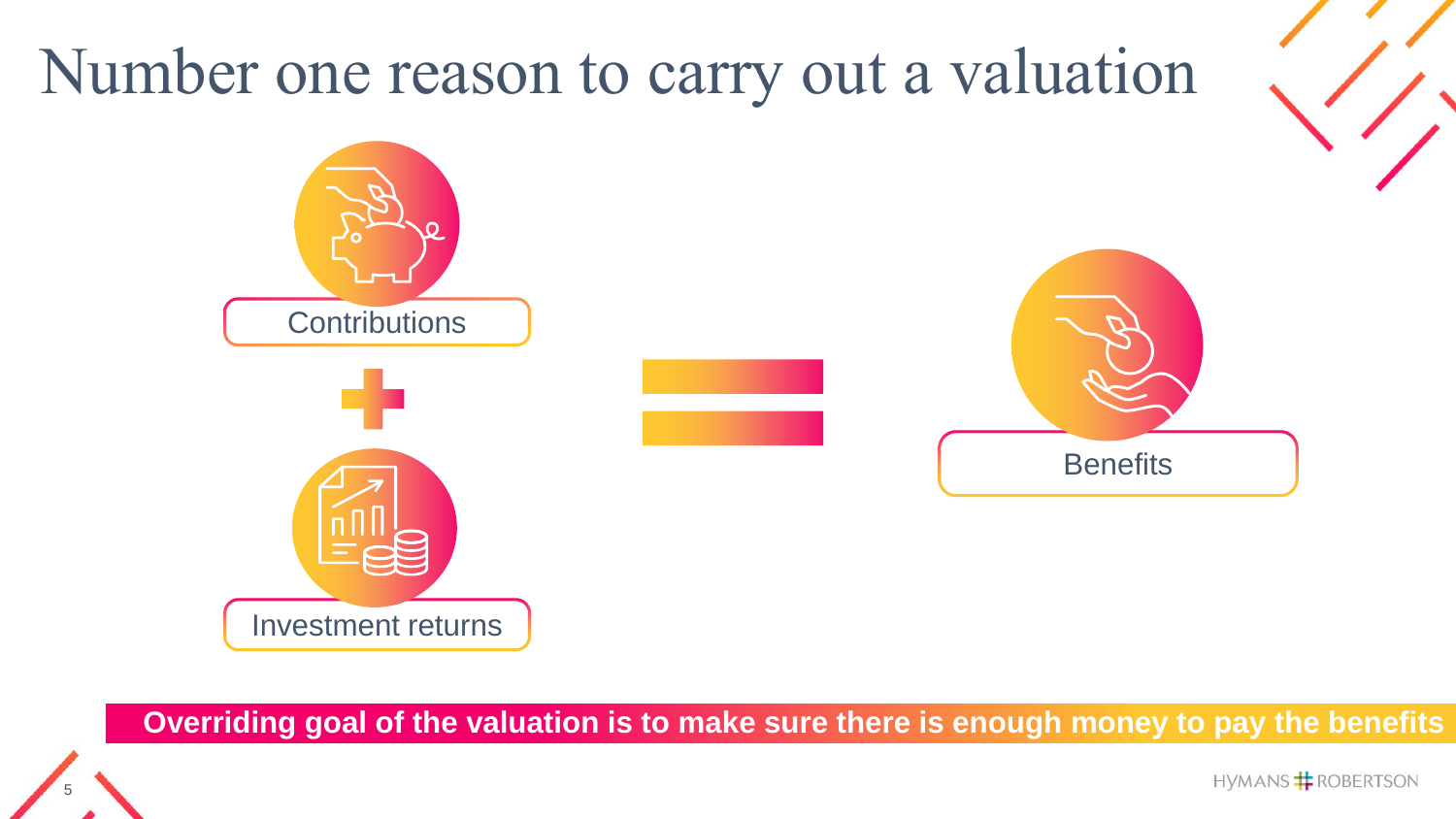![](_page_5_Figure_0.jpeg)

**Employer contributions are the main tool we can control to meet the balance of cost**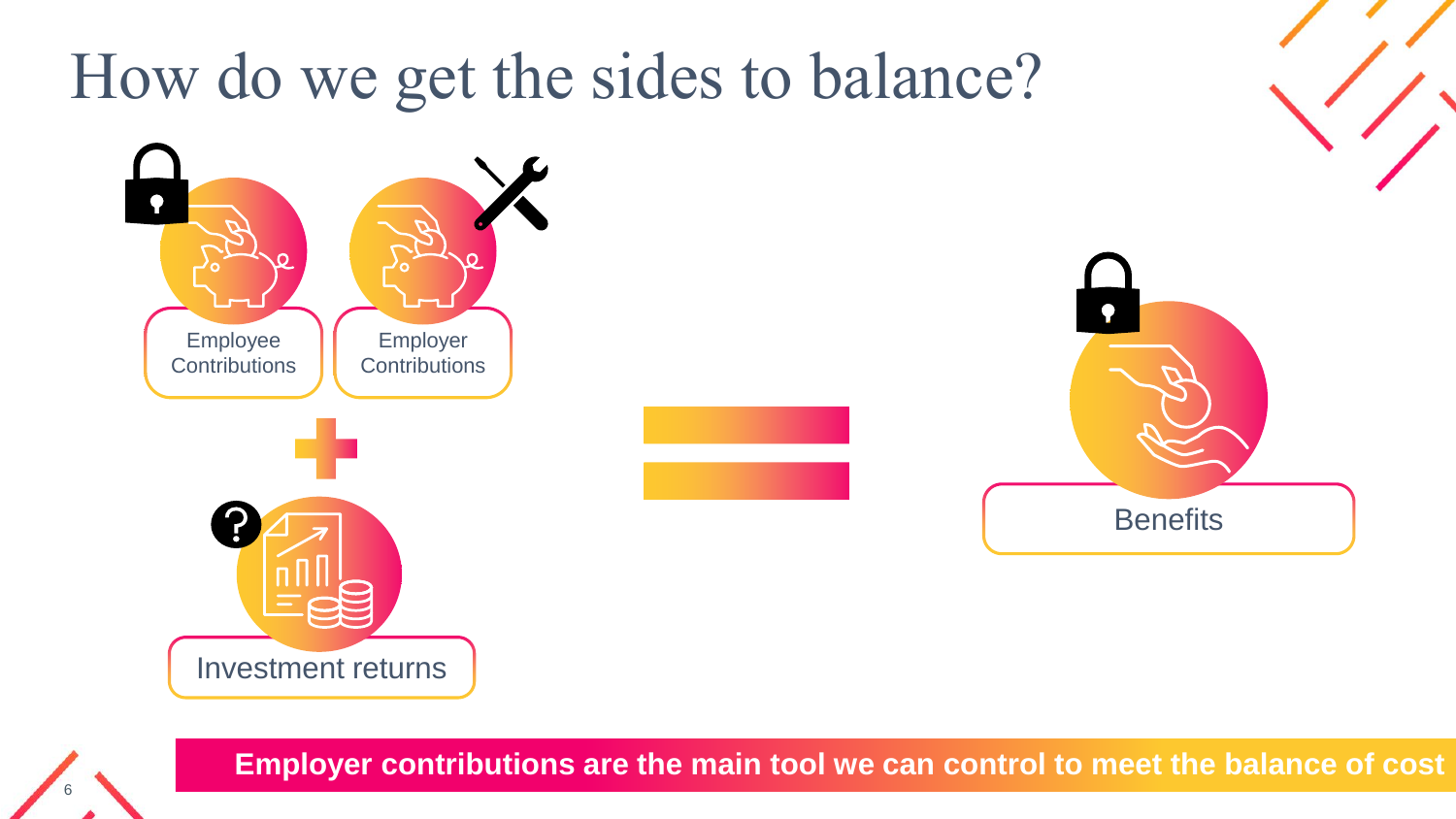## Key valuation decisions and outcomes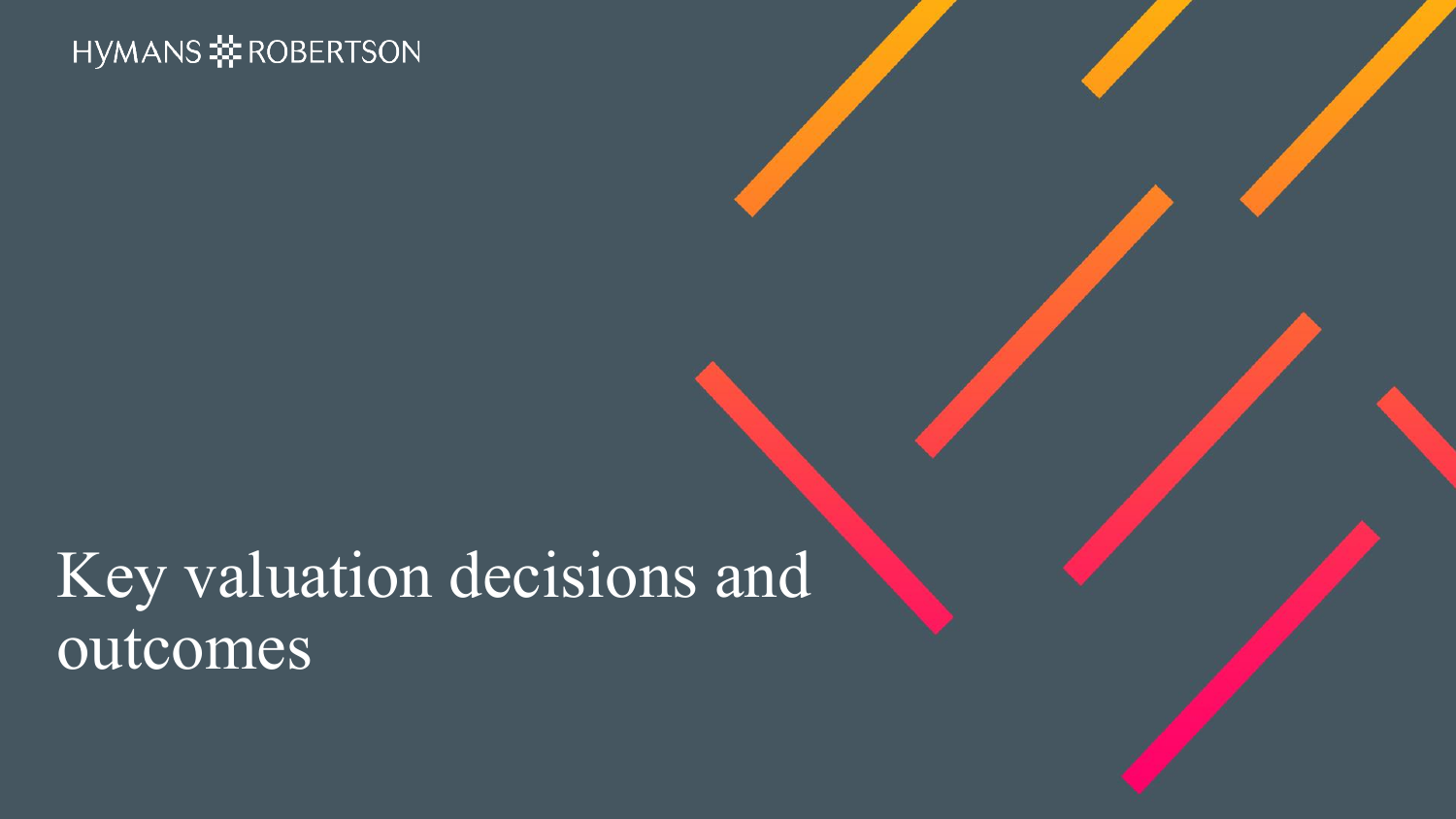# Today's funding position

Liabilities ) ( Assets

![](_page_7_Figure_1.jpeg)

![](_page_7_Figure_2.jpeg)

![](_page_7_Picture_4.jpeg)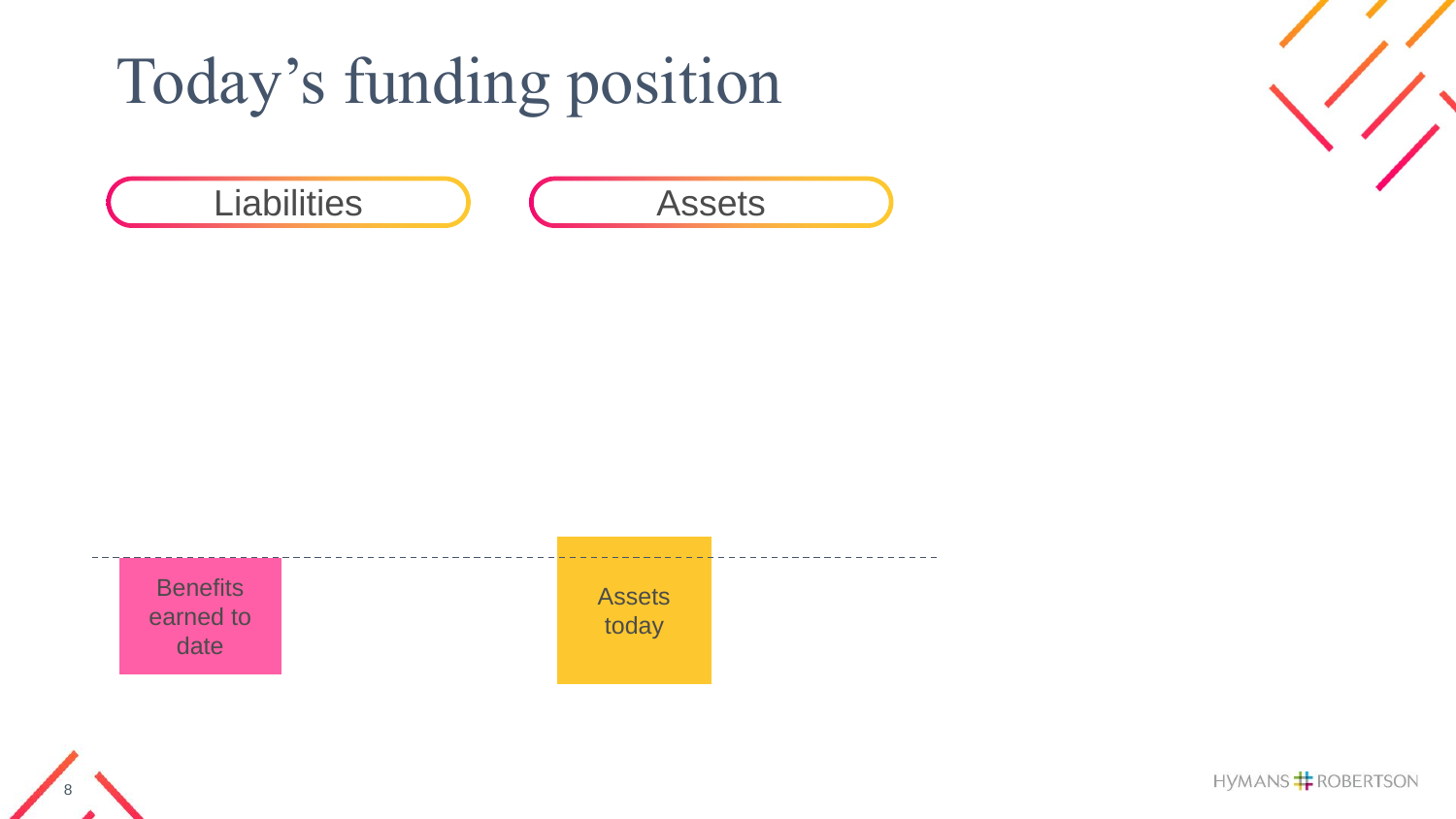![](_page_8_Figure_0.jpeg)

![](_page_8_Figure_1.jpeg)

![](_page_8_Picture_2.jpeg)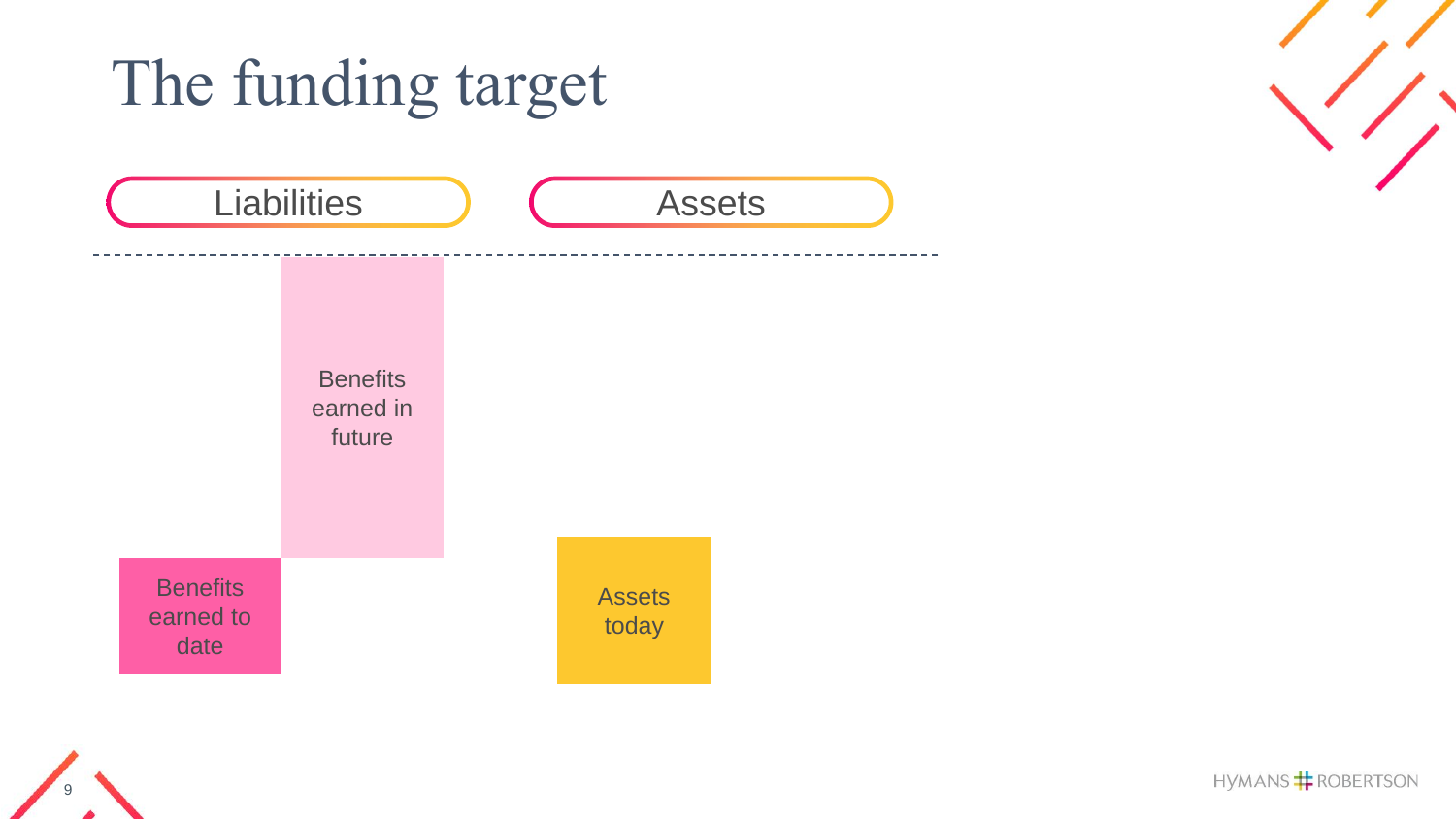### The Fund's ultimate objective

![](_page_9_Figure_1.jpeg)

**The cost of benefits must be met somehow**

10

**Setting the funding strategy is determining the balance of contributions and investment risk**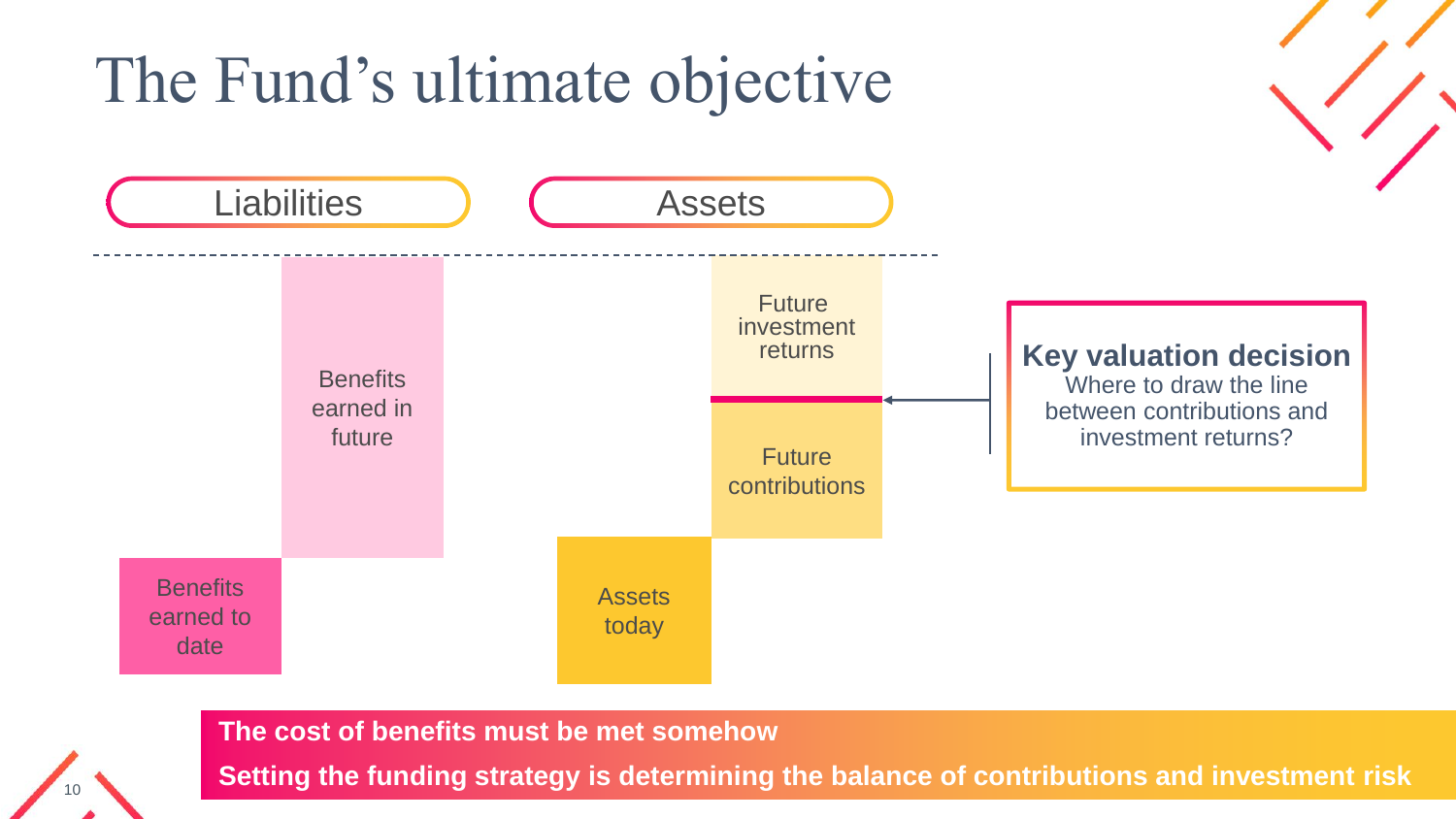### Outlook for 2022 valuation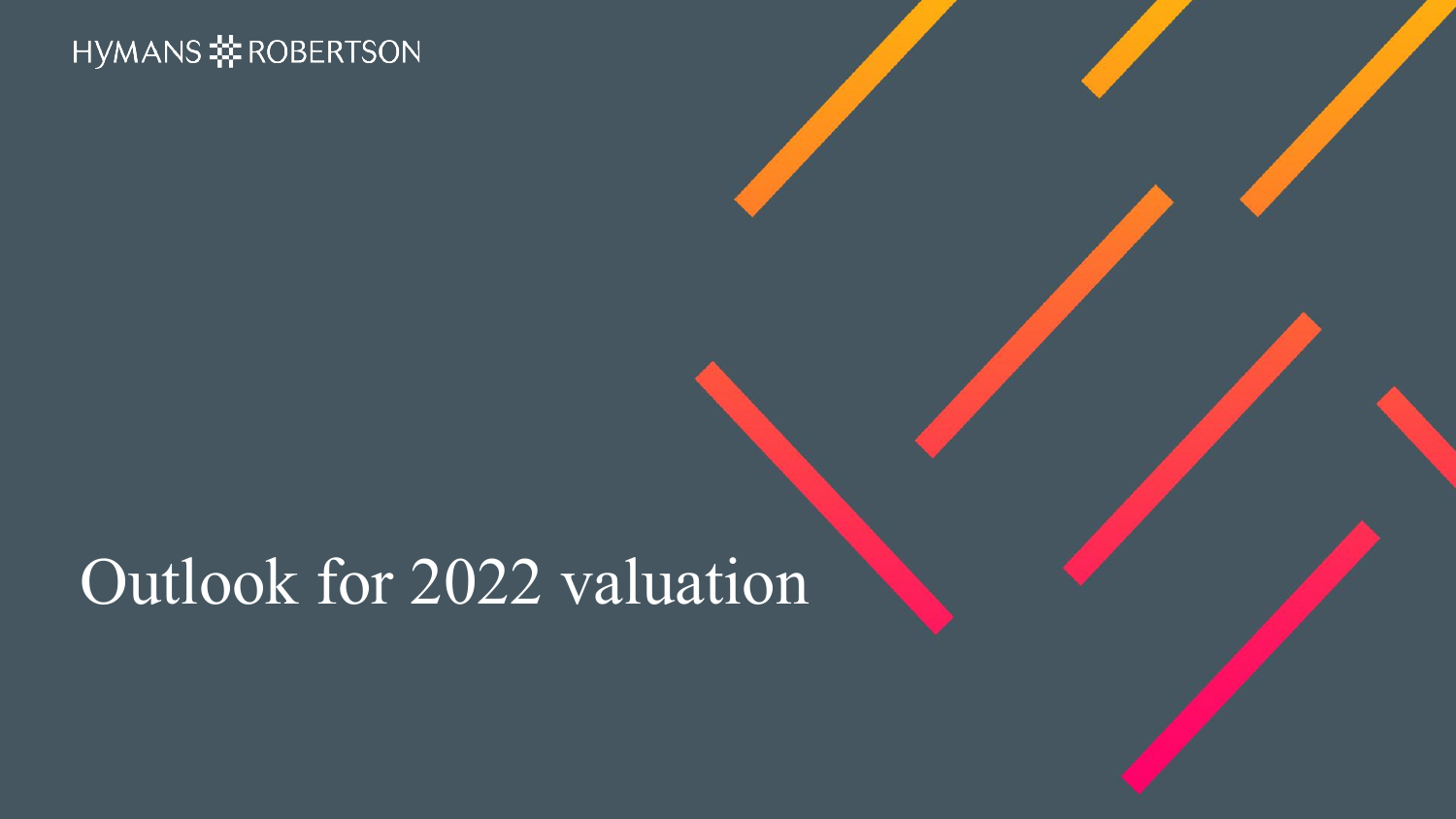## What's happened since 2019…

Asset value progression (31 March 2019 = 100)

![](_page_11_Figure_2.jpeg)

**Strong asset returns since 2019 – more than recovering from March 2020**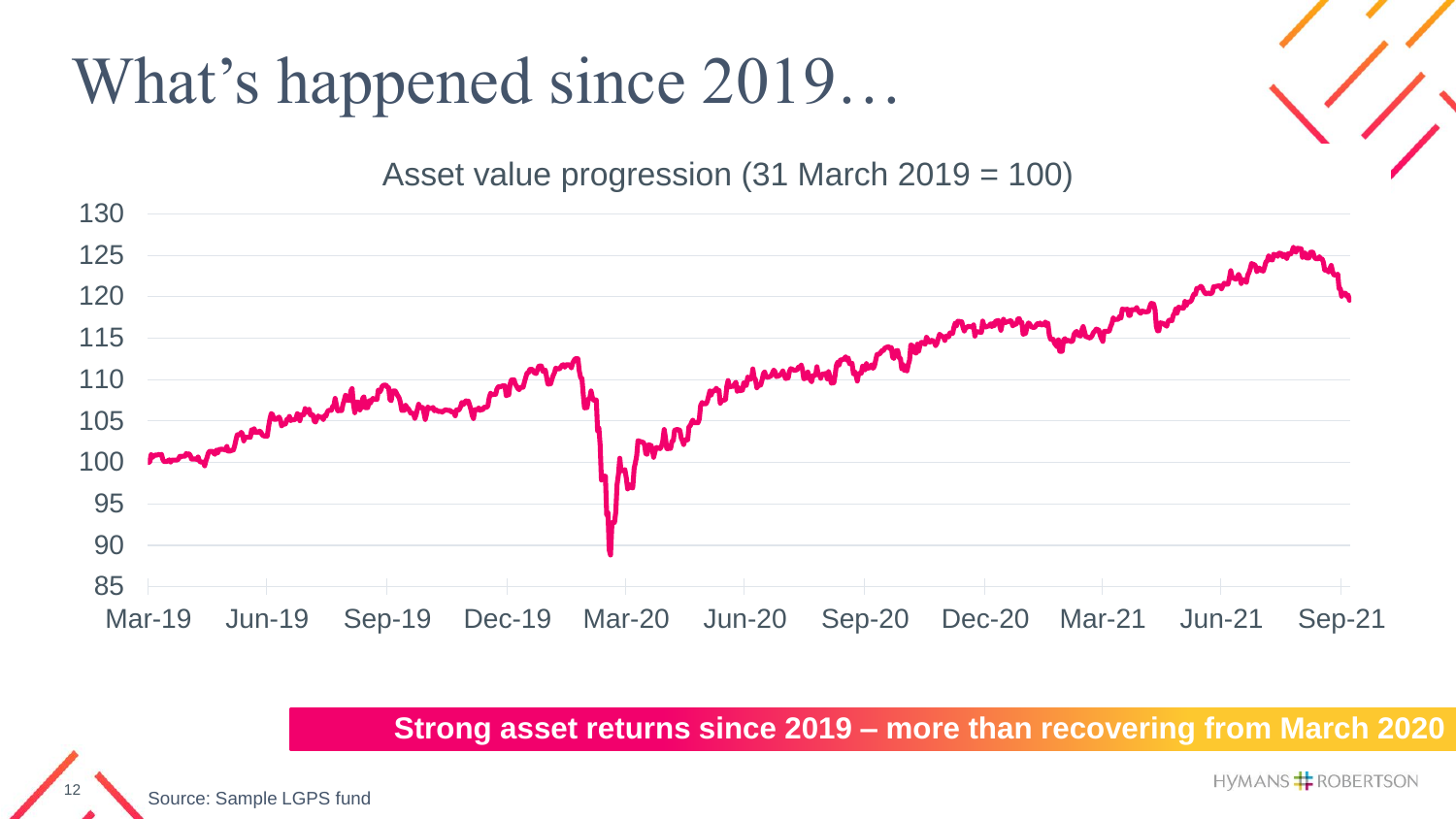## Issues affecting 2022 valuation results

![](_page_12_Figure_1.jpeg)

**We will allow for all these in 2022 & report to you**

![](_page_12_Picture_3.jpeg)

13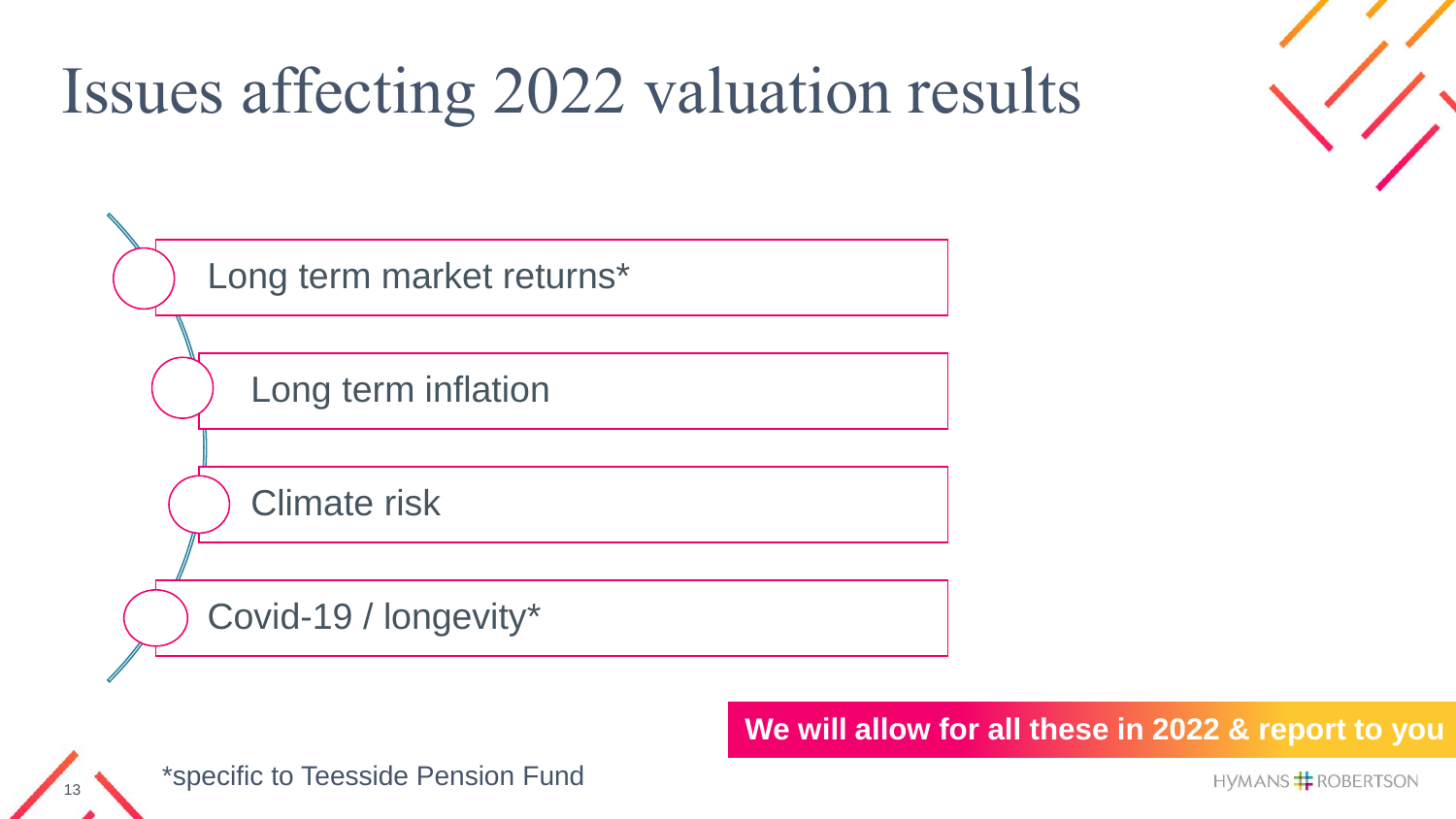![](_page_13_Picture_0.jpeg)

## But what is "the Fund" anyway?

- Collective noun for all (nearly 300) employers
- Each employer "tends its own field" within the Fund
- Each employer funds the benefits of its own membership (current & ex -employees)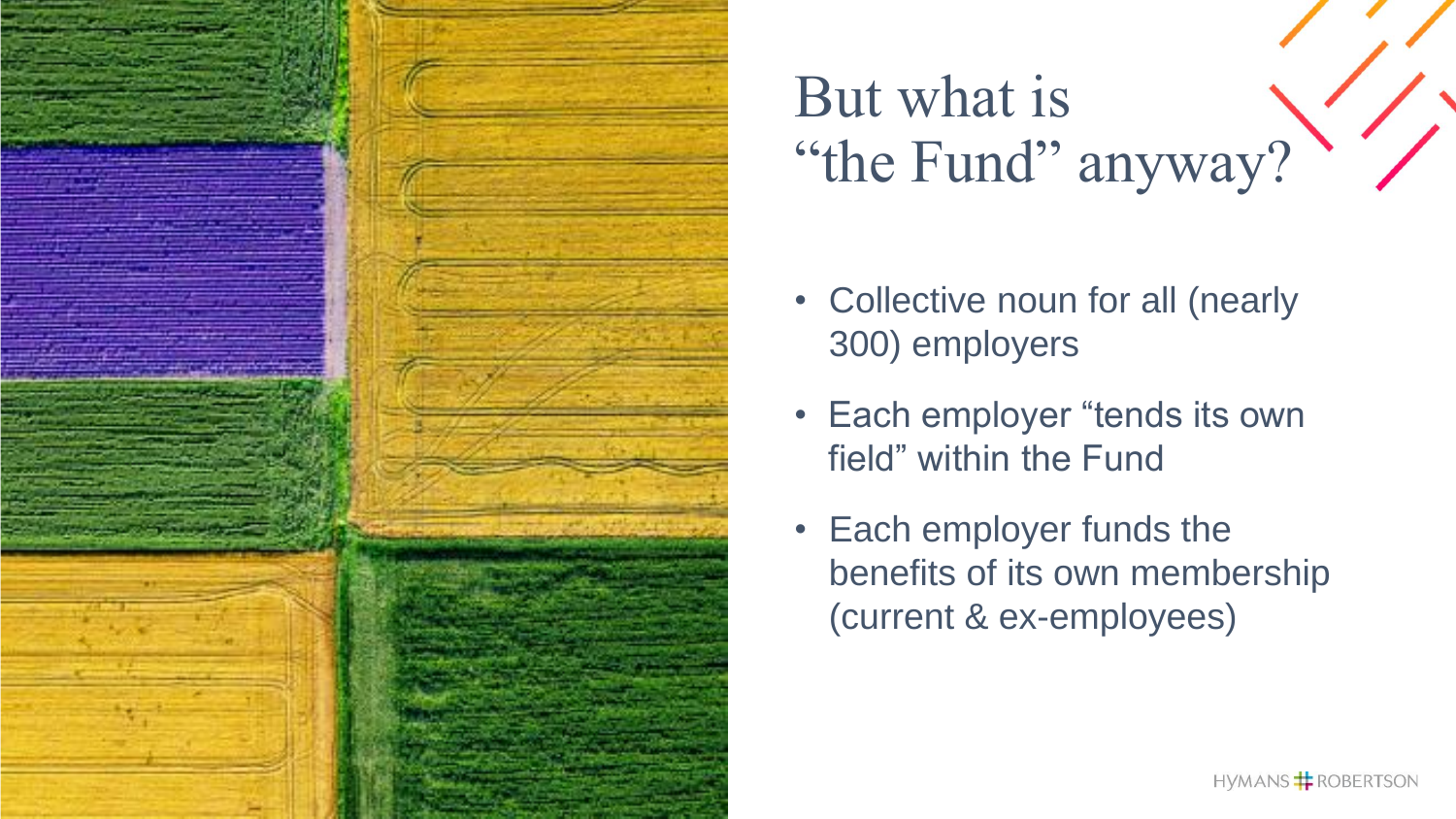![](_page_14_Figure_0.jpeg)

15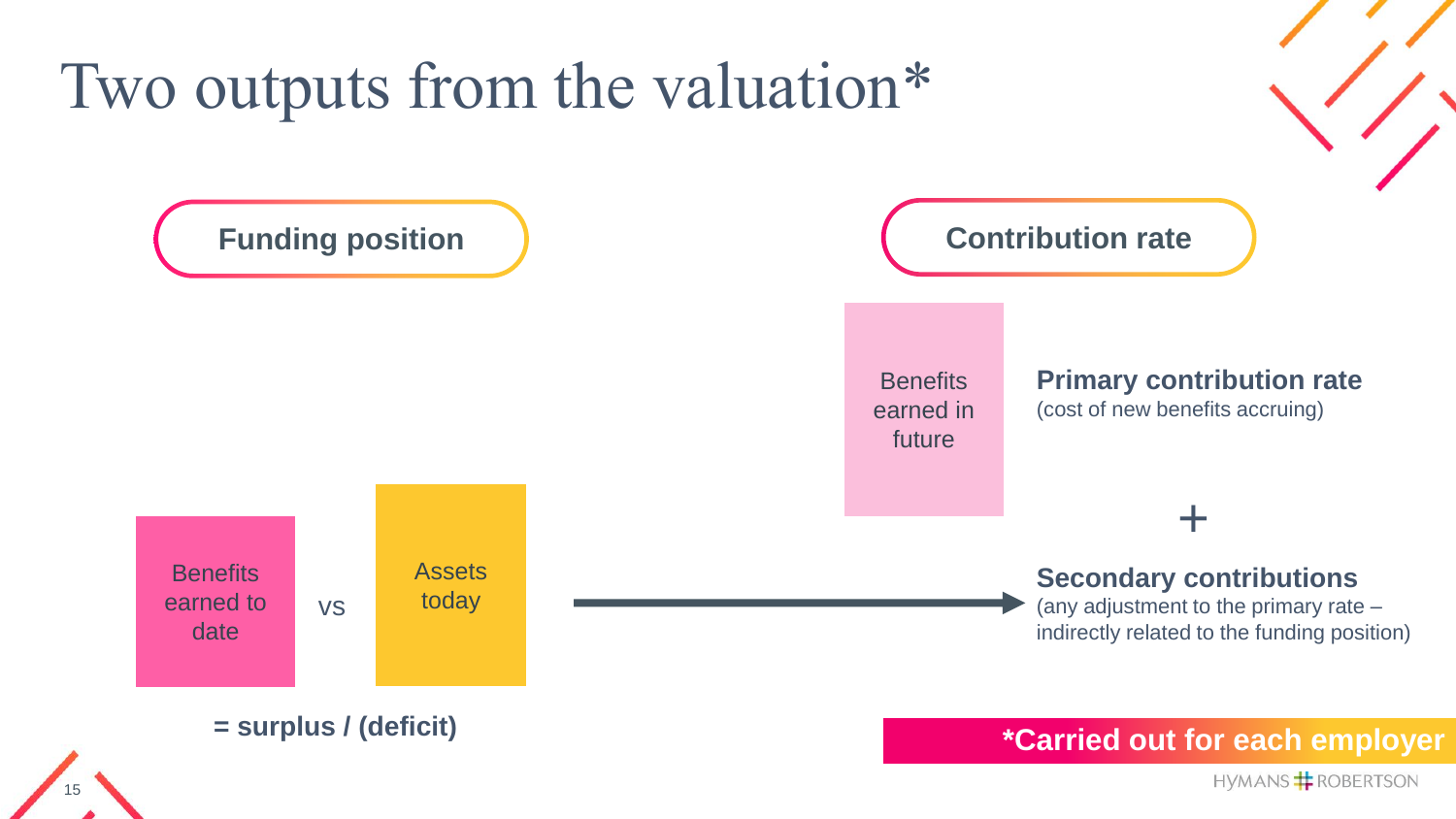![](_page_15_Figure_0.jpeg)

position and lower secondary contributions...

16

performance and may see upward pressure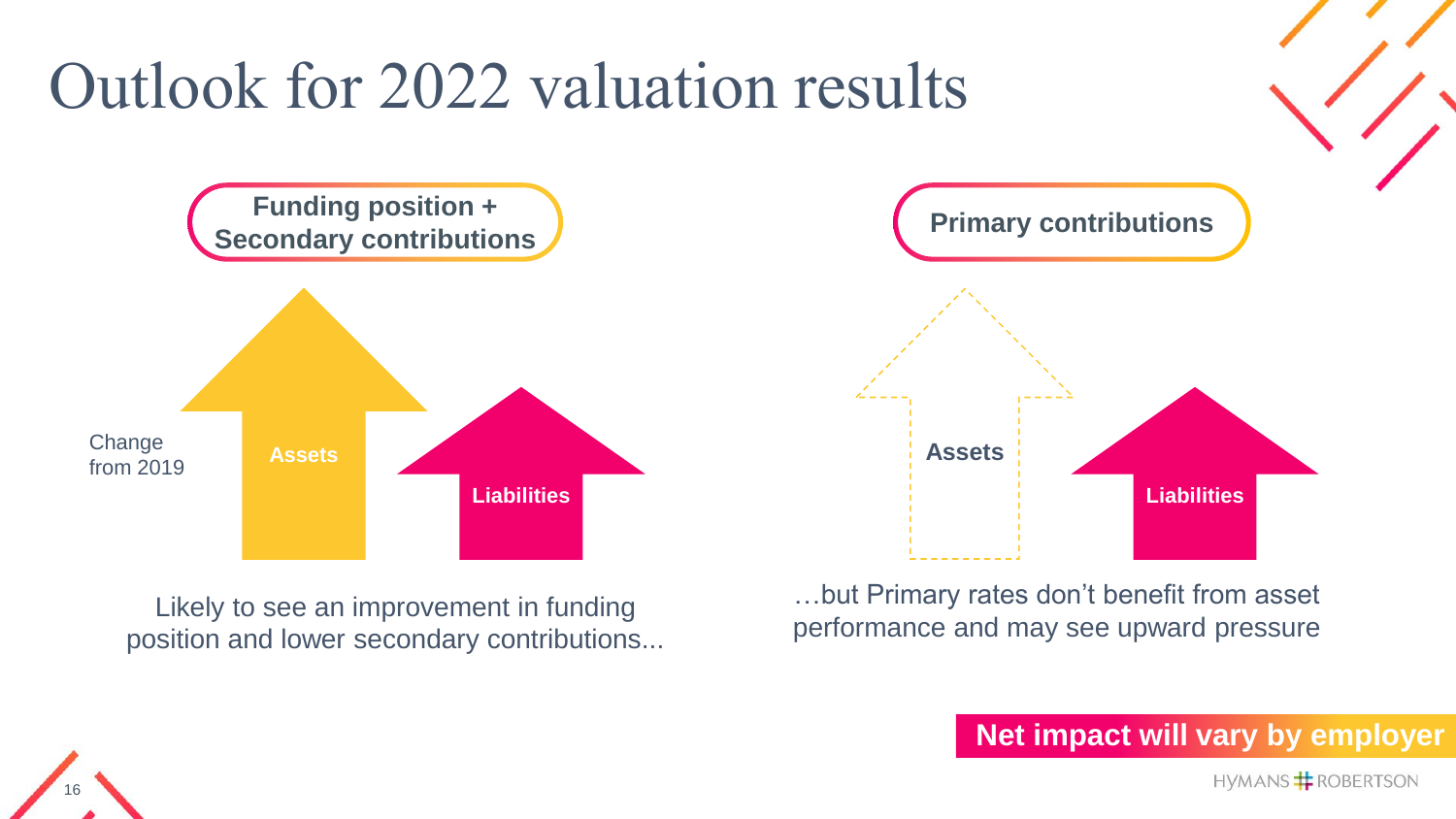### Valuation timetable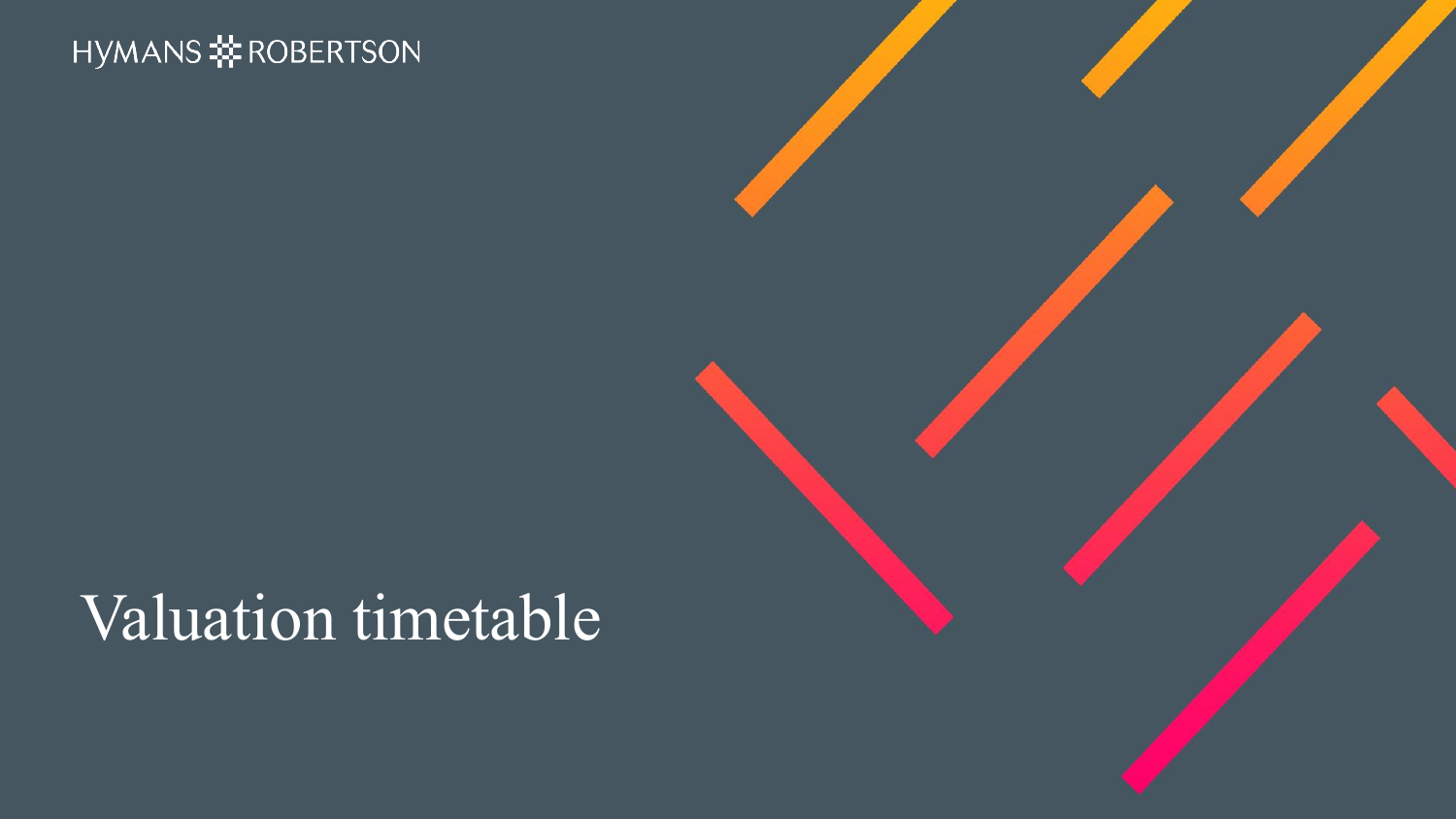![](_page_17_Figure_0.jpeg)

18